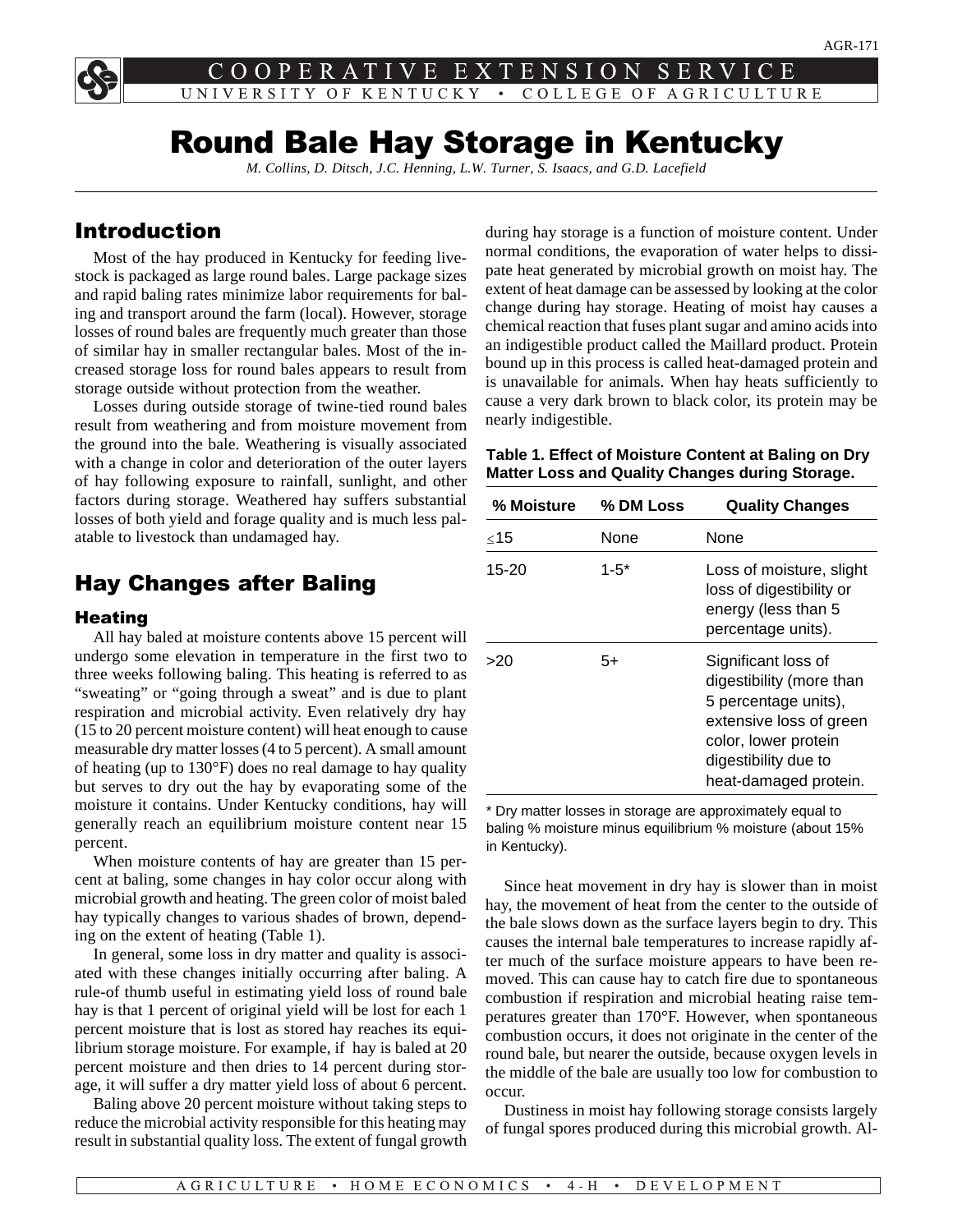though numerous bacteria are present in hay, fungi account for most of the microbial growth during hay storage. Mold spores contribute to colic in horses and are responsible for significant economic losses to this important Kentucky livestock industry. Breathing spores of the fungus *Aspergillus fumigatus* during the handling of moldy hay can cause farmer's lung, a sometimes debilitating disease in which the fungus grows in human lung tissue. Hay with a significant amount of mold and mold spores can be used in cattle rations because cattle are less sensitive.

#### Baling Moisture Guidelines

Package size and density affect hay during storage. The larger volume and greater density of large round bale packages compared with small rectangular bales result in a greater likelihood for significant heating at a given moisture level. In University of Kentucky research, round bales of alfalfa had twice the heat-damaged protein compared with small rectangular bales when both were baled at 25 percent moisture. Although 20 percent moisture or less is considered to be safe for baling small rectangular bales without fear of heat damage, we recommend a target moisture of 18 percent or less for dependable storage of round bales.

## Package Type and Size Effects

### Bale Size and Hay Loss

Alfalfa storage research indicates that increased size and densities of round bales increase heat-damaged protein and fiber concentrations compared with rectangular bales, possibly due to restricted heat and moisture exchange. Figure 1 illustrates the difference in heat-damaged protein between round and rectangular bales of alfalfa for the same moisture range (Collins et al., 1987).



*Figure 1. Effects of Alfalfa hay package type and moisture at baling on heat-damaged protein.*

Due to the cylindrical shape of round bales, even a seemingly insignificant layer of weathered material on the bale surface can represent a substantial loss of yield and quality based on the total volume of hay affected. A 2-inch layer of weathered material on the bale surface represents 16 percent of the bale volume of a 4 foot by 4 foot bale even though less than 7 percent of the bale diameter is affected (Table 2). This calculation does not include the ends of the bale since little loss occurs there. This relation between weathering depth and the proportion of the total volume affected results from the cylindrical shape of round bales. If weathering extends only 4 inches into a 5 foot by 4 foot bale, one-fourth of the total hay in the package has been damaged. Larger round bales lose relatively less with a given weathering depth than smaller-sized packages.

|  | Table 2. Percentage of Bale Volume Affected. |  |  |  |
|--|----------------------------------------------|--|--|--|
|--|----------------------------------------------|--|--|--|

| <b>Bale Dimensions</b> |    | Depth of Weathered Layer<br>in Inches |                            |    |    |  |  |  |  |
|------------------------|----|---------------------------------------|----------------------------|----|----|--|--|--|--|
| Diameter Width         |    | 2                                     | 8<br>6                     |    |    |  |  |  |  |
|                        |    |                                       | % of bale volume weathered |    |    |  |  |  |  |
| 4'                     | 4' | 16                                    | 31                         | 44 | 56 |  |  |  |  |
| 5'                     | 4' | 13                                    | 25                         | 36 | 46 |  |  |  |  |
| 6'                     | 5' | 11                                    | 21                         | 31 | 40 |  |  |  |  |

## Hay Storage Options

### Outside on Ground

Round bales placed outside on the ground represent the cheapest method of hay storage with the greatest dry matter weathering loss potential (Table 3). Much of the yield loss that occurs during outside storage takes place on the bottom of the bale where moisture levels remain highest and air movement is the lowest. Outside storage losses can be reduced by as much as 38 percent by selecting a well-drained site and using poles, pallets, tires, crushed rock, or other materials to break the contact with the wet soil and to provide some air space between the bottom of the bale and the soil surface. Round bales should also be packaged tight enough to maintain uniform shape and minimize contact with the soil surface. They should be placed with sufficient space between bales to allow air flow and prevent collection of water.

### Plastic Wrap

In recent years, new technologies have been developed that attempt to reduce outside storage losses by covering the circumference of round bales with solid plastic sheeting to shed water. Past research has demonstrated that wrapping the round bale surface with ultraviolet (UV) light-stabilized plastic can reduce dry matter yield losses to only 7 percent compared with 35 percent losses from unwrapped bales stored outside on the ground. Solid plastic wrap can be applied at baling with the proper attachments to late model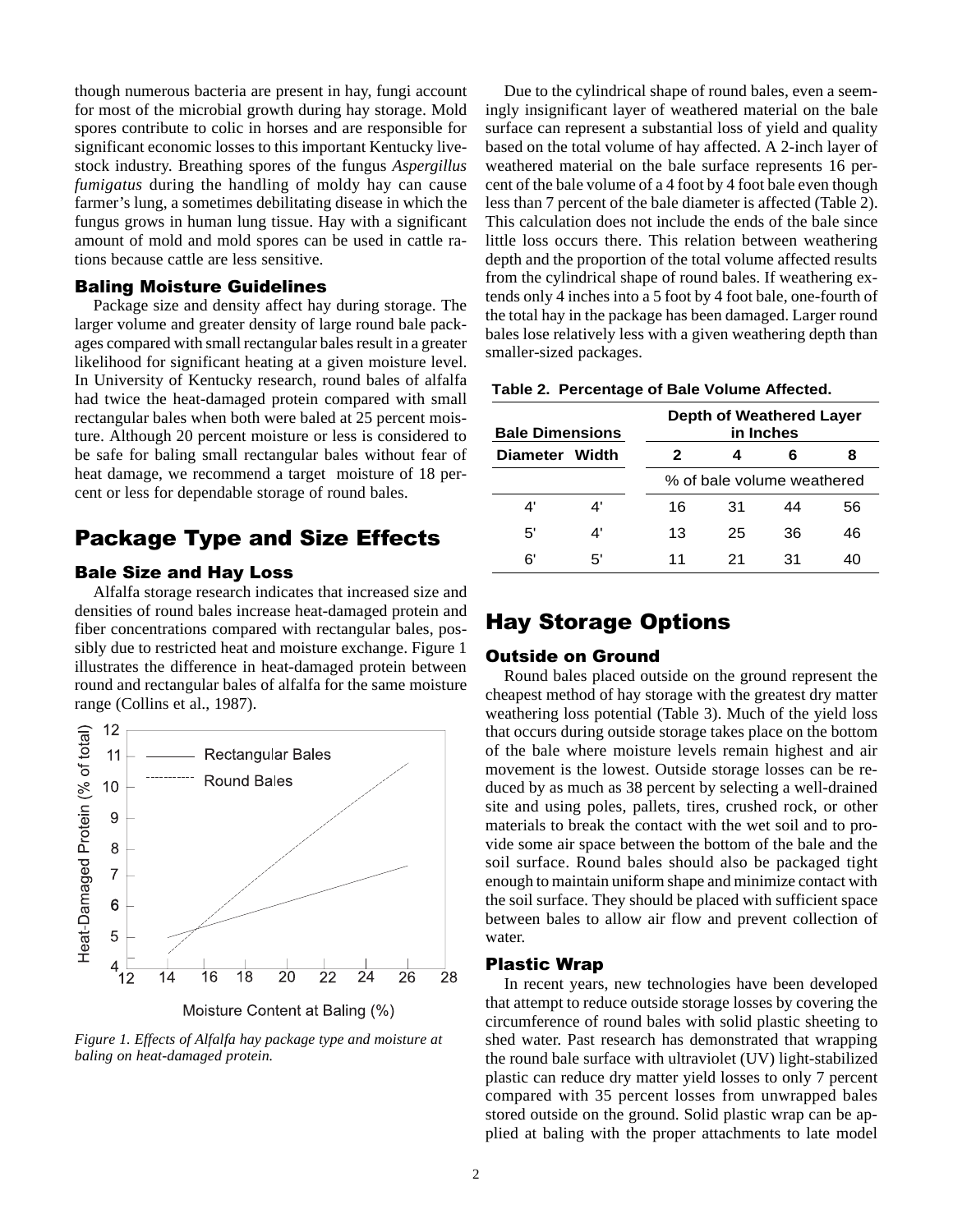balers. Wrapping during baling avoids the additional labor needed with bale bonnets or sleeves. No twine is needed with self-adhesive plastic wrap, thereby offsetting a portion of the cost. Wrapping with stretch plastic costs approximately \$1.50 per 1,000 pound bale, or \$3 per ton.

### **Table 3. Comparison of Storage System Life, Approximate Cost per 1,000-pound Bale, and Dry Matter Loss.**

| <b>Storage System</b>                                 | <b>System</b><br>Life | Approx.<br>Cost | <b>Dry Matter</b><br>Loss |
|-------------------------------------------------------|-----------------------|-----------------|---------------------------|
|                                                       | Years                 | \$/bale/yr      | ℅                         |
| Conventional shed                                     | 20                    | 5.00            | 4-7                       |
| Pole structure with<br>plastic roof on pad            | 4                     | 3.00            | $4 - 7$                   |
| Reusable tarp on<br>pad*                              | 5                     | 3.00            | $4 - 7$                   |
| Bale sleeve on<br>ground                              | 1                     | 3.00            | $4 - 7$                   |
| Plastic wrap on<br>ground                             | 1                     | 1.50            | $4 - 7$                   |
| Elevated stack on<br>pad (rock plus<br>filter fabric) | 20                    | 2.62            | $13 - 17$                 |
| Net wrap on<br>ground                                 | 1                     | 1.50            | 15-25                     |
| Stacked on ground<br>(cost is twine)                  | 1                     | 0.75            | 25-35                     |

\*Bales are stacked.

#### Net Wrap

Net wraps are porous materials designed to shed water and permit greater air flow at the bale surface at less cost than plastic wraps. Like plastic wraps, net wraps can be applied during baling and eliminate the need for twine. Studies comparing yield loss between various storage methods indicate that net wrap is somewhat intermediate between twine-tied outside bales and plastic wrap (Table 3). University of Kentucky research shows that net wrap reduces tall fescue dry matter losses by 32 percent compared with bales stored outside on the ground.

### Temporary Structures for Reusable Storage

Plastic-covered Post-frame Structures: University of Kentucky research has found that effective, low-cost structures can be built to store large round bales of hay. These structures consist of a center row of posts supporting rafters spanning a width of roughly 28 feet. The length of such a structure is determined by the number of bales to be stored. One "bay" would need to be twice the length of the bales for

most efficient storage. The roofing material would consist of a spun-bonded polypropylene with a black waterproof coating. A floor or base impermeable to water should be installed to prevent wicking of moisture from the ground into stored hay. One option would be a filter fabric and rock base costing approximately \$0.40 per square foot. Total investment cost for the structure plus rock/filter fabric floor is approximately \$1.15 per square foot.

#### Reusable Tarps or Bale Coverings

Another option for improved bale storage is the reusable heavy-duty tarp. These covers should be durable enough to last five to seven years, should be treated to avoid photodegradation by UV light, and should have some method to distribute the strain of tie-downs across the length of the stack. Bales should be stacked as high as is practical and safe, usually in a 3-2-1 pyramid design with three bales in the bottom layer, two in the second layer, and one on top. This requires a front-end loader for stacking but minimizes the size of the tarp needed relative to the tons of hay stored.

Another bale arrangement that does not require a loader attachment is a 3-2 pyramid. This design lacks the natural peak that would more effectively shed water. Therefore, stacks of bales would need to be placed on a slope running the direction of the length of the stack so that water would drain off the end of the tarp. This design reduces storage capacity by 17 percent compared with the 3-2-1 stack but would require a slightly smaller tarp. An alternative solution is to place square bales in the middle of the upper layer to construct a middle peak to the stack, but the cost and trouble of the extra labor would have to be considered.

Some type of ground flooring under these reusable tarps is also desirable. University of Kentucky research indicates that approximately one-half of the storage losses in large round bales comes from direct contact with the ground.

#### Bale Sleeves

Bale sleeves offer another method for protecting the round bale surface and are added to twine-tied bales before placement in the round bale storage area. Storage losses are similar to those sustained with plastic wraps and inside storage. However, the material cost per ton is usually greater than plastic or net wraps, and additional labor is required to move and place bales in the sleeve. The need for twine in addition to the wrap also adds to the cost per ton. Bales must be sized correctly for the sleeves, a difficult process when trying to get a tight fit. Plastic, net wraps, and bale sleeves are not reusable; therefore, proper disposal is required.

### Permanent Hay Storage Structures

Numerous options are also available for permanent hay storage structures. Construction costs for such buildings range between \$2 and \$4 per square foot of floor space. Dimensions should be based on the size of bales to be stored, and at least 2 feet of clearance above the tallest stack is needed. Many designs accommodate three layers of bales.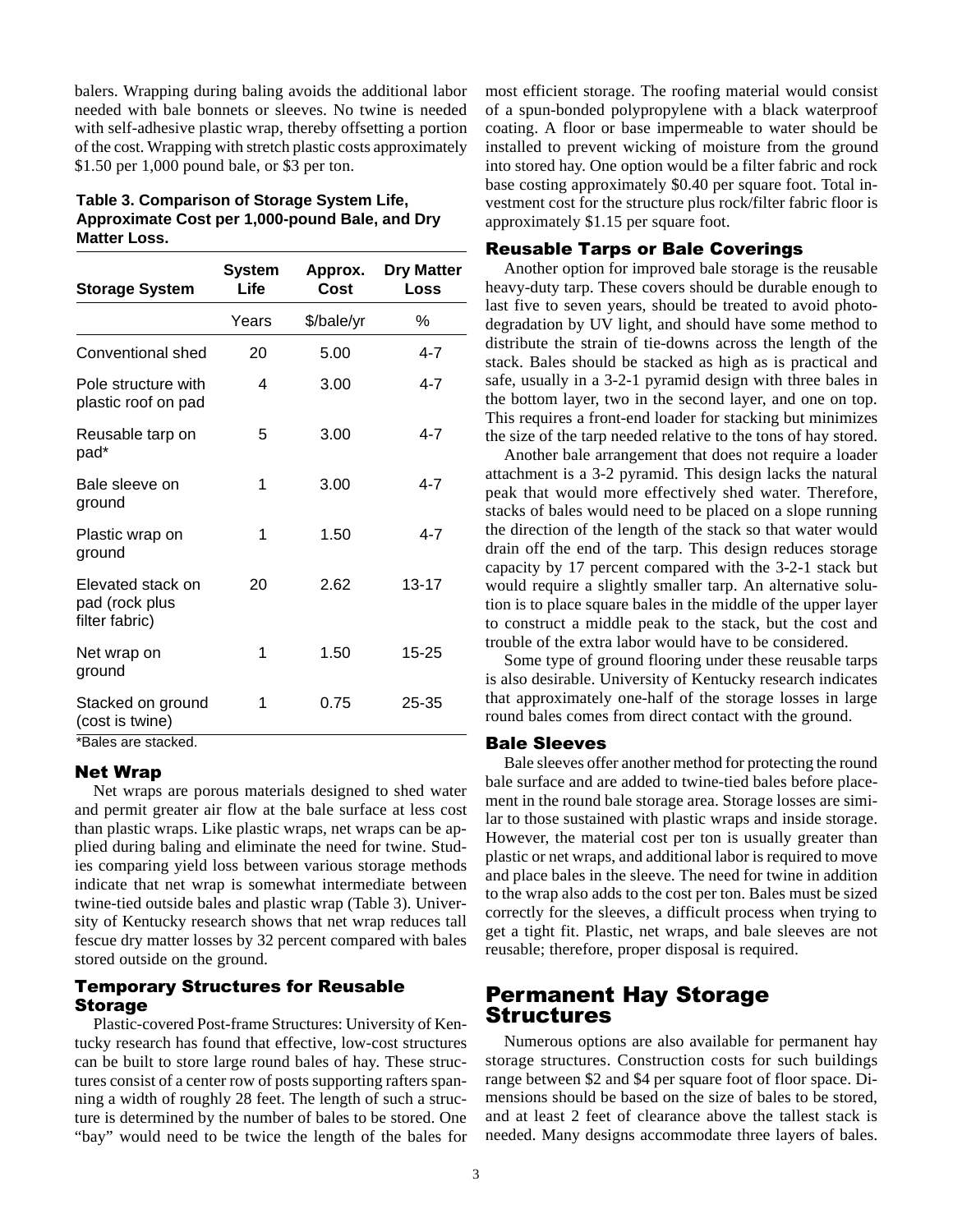Using a typical design as an example, and including depreciation, taxes, and other costs, a permanent hay storage structure would cost about \$10 per ton of storage capacity per year.

## Storage Options and Hay Quality

### Digestibility and Fiber Levels

Weathering reduces the quality of round bale hay (Table 4). Most of the negative effects of outside storage on the quality of round-baled hay are seen in the weathered portion of the same bale, with minimal change in quality of unweathered hay from the bale interior. Indiana research showed that hay from bale interiors did not change in *in-vitro* dry matter disappearance (IVDMD) during storage, but hay from the weathered layer on the bale surface declined sharply to 36.8 percent after a five-month storage period (Table 4). Digestibility was approximately 59 percent for the unweathered portion of grass round bales from the interior portion of the bale compared with less than 43 percent digestibility for weathered material from the same bales.

**Table 4. Quality of Weathered and Unweathered Portions of Grass and Grass-alfalfa Hay in Round Bales (Lechtenberg et al., 1979).**

| Hay<br><b>Type</b> | Bale<br><b>Portion</b> | Digest-<br>ibility | Crude<br><b>Protein</b>      | Acid<br><b>Detergent</b><br><b>Fiber</b> |
|--------------------|------------------------|--------------------|------------------------------|------------------------------------------|
|                    |                        |                    | --------------%------------- |                                          |
| Grass              | Unweathered            | 58.8               | 13.5                         | 44.4                                     |
| Grass              | Weathered              | 42.5               | 16.4                         | 49.4                                     |
| Grass-<br>legume   | Unweathered            | 56.5               | 14.3                         | 45.0                                     |
| Grass-<br>legume   | Weathered              | 34.2               | 16.9                         | 48.7                                     |

Weathered hay is poor in quality because soluble carbohydrates in the outer layer of hay are both leached out by moisture and consumed by microbial growth. Increased fiber concentrations reduce livestock intake levels because fibrous constituents are used more slowly in the rumen compared with nonfiber components of the forage. Research at the University of Kentucky shows that even relatively lowquality hay is negatively affected by unprotected outside storage (Figure 2; Collins et al., 1995). Researchers compared the digestibility of hay from round bales of June-cut fescue stored for about one year using a variety of methods. Hay samples taken from the interior of all storage methods had similar digestibility values, approximately 50 percent. This indicates that the portion of hay protected from the weather retained its quality. However, samples taken from the outside surfaces of bales exposed to the weather were drastically

reduced in digestibility. Although net wrap provided some protection from weathering, it did not prevent loss in quality of weathered hay. Bales stored inside, or tied using solid plastic wrap and stored, showed little or no loss of digestibility.



*Figure 2. Digestibility of tall fescue hay in round bales stored outside using different binding materials or inside.*

#### Protein

Of the quality constituents routinely measured during hay storage, crude protein concentration is least affected by outside storage conditions. Analysis of weathered hay often shows a slight increase in protein concentration compared with unweathered hay from the same bales. Increased protein concentration can result because protein is lost at a slower rate than that of some other forage constituents, such as carbohydrates, and such water-soluble minerals as potassium. However, research also has shown that the protein in weathered hay is used less efficiently than protein from undamaged hay. Crude protein analysis alone does not provide a very accurate reflection of the impact of storage on hay quality.

#### Species Differences

Legume forage is more susceptible to losses during outside storage than grass hay because legume hays, such as alfalfa and red clover, contain more water-soluble constituents that are most susceptible to loss during weathering. Indiana research shows much greater losses of digestibility in weathered hay from grass/legume-mixed hay than from grass bales (Table 4). Digestibility fell to 34 percent in weathered grass/legume-mixed hay compared with 43 percent in similarly treated grass hay. These data suggest pure legume hay or grass/legume-mixed hay with a high proportion of legume is preferred for inside storage or for outside storage options that offer protection from the weather.

### Round Bale Storage Economics

To evaluate the economics of round bale storage, it is important to compare the cost and the estimated life of the storage structure or method and its value in terms of hay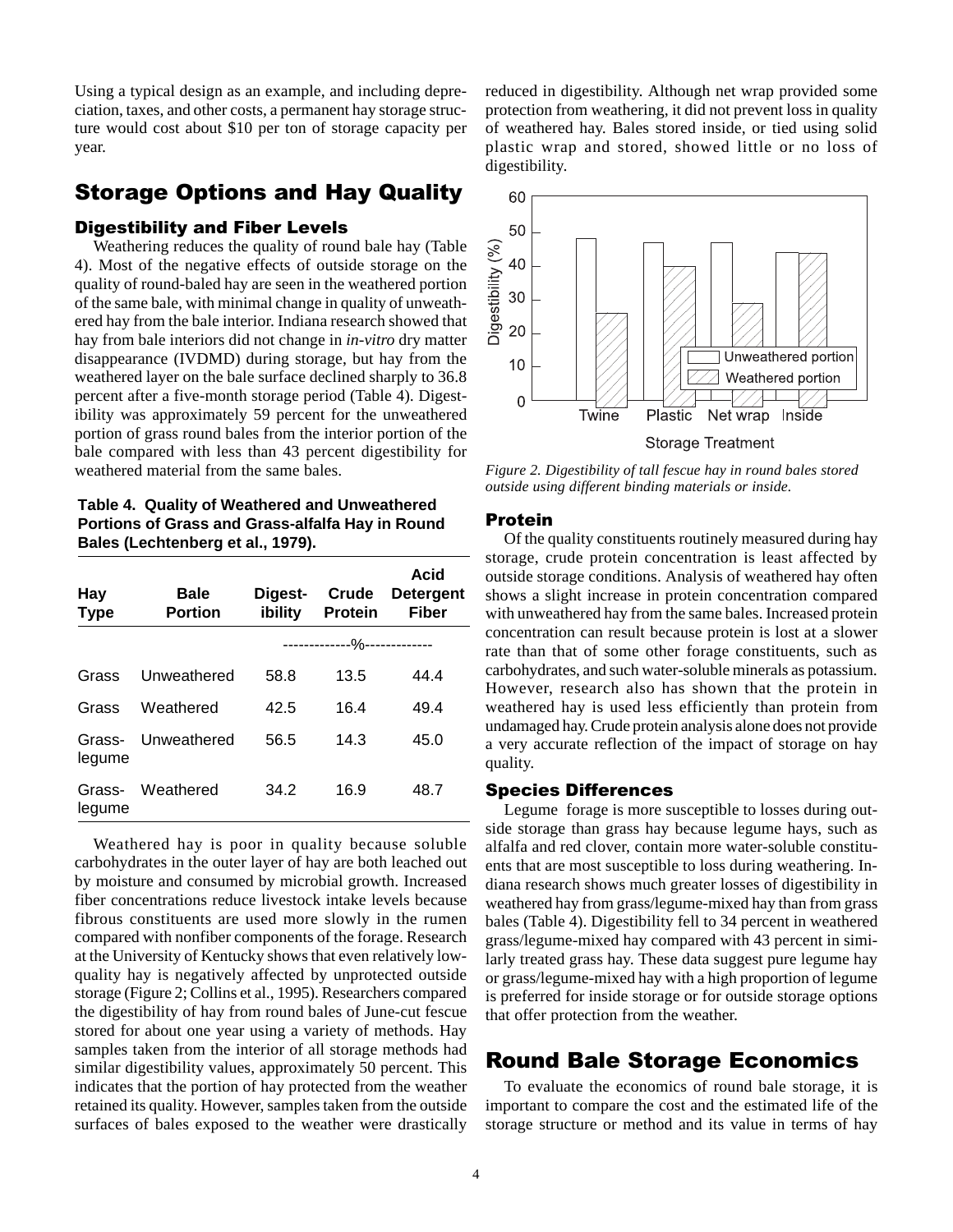value saved. The cheapest storage is not always the best solution, unless hay is extremely poor in quality and low in value.

Tables 5, 6, and 7 show a comparison of several methods of storage of 100 tons of 5-foot by 4-foot round bales weighing 1,000 pounds each. The final calculations are made for two types of hay: 1) alfalfa hay valued at \$85/ton, and 2) grass hay valued at \$40 per ton. Table 5 indicates the assumptions used for the economic analysis of investment costs for each system. Table 6 specifies the projected annual costs for depreciation, interest, repairs, taxes, and insurance for each storage option.

The value of each storage system relative to outside storage on the ground is estimated in Table 7 for grass hay and alfalfa hay valued at \$40 and \$85 per ton, respectively. Values for dry matter losses for each storage system were based on the value of the hay. These figures were compared with the losses of the same hay stored outside on the ground with no weather protection (stack on ground option). These differences are expressed as "Savings over Stack on Ground."

In all but one case (conventional shed and \$40 per ton grass hay), improved bale storage resulted in sufficient savings to cover all costs associated with the storage system employed. The savings in \$40 per ton grass stored in a conventional shed was only \$0.27 per ton short of covering all costs for constructing the shed.

| rapic of investment obsts in oix i otentiar hay otorage options. |                                    |                          |                                           |               |                      |  |  |  |
|------------------------------------------------------------------|------------------------------------|--------------------------|-------------------------------------------|---------------|----------------------|--|--|--|
| <b>Storage System</b>                                            | Unit<br>Cost<br>$($\sqrt{s}$ g ft) | Unit<br>Cost<br>(\$/ton) | Cost \$<br>for 100-Ton<br><b>Capacity</b> | Life<br>Years | <b>Salvage Value</b> |  |  |  |
| Conventional shed                                                | 3.50                               | 78.97                    | 7897.00                                   | 20            | 0                    |  |  |  |
| Pole structure with                                              | 1.20                               | 37.33                    | 3733.00                                   | 20            | 0                    |  |  |  |
| plastic roof on pad                                              | 0.12                               | 3.73                     | 373.00                                    | 4             | 0                    |  |  |  |
| Reusable tarp on pad*                                            | 0.73                               | 17.60                    | 1760.00                                   | 4             | 0                    |  |  |  |
| Bale sleeve on ground                                            | 0.15                               | 6.00                     | 600.00                                    |               | 0                    |  |  |  |
| Plastic wrap on ground                                           | 0.08                               | 3.00                     | 300.00                                    |               | 0                    |  |  |  |
| Elevated stack on pad                                            | 0.40                               | 18.67                    | 1867.00                                   | 20            | 0                    |  |  |  |
| Net wrap on ground                                               | 0.08                               | 3.00                     | 300.00                                    |               | 0                    |  |  |  |
| Twine-tied on ground                                             | 0.04                               | 1.50                     | 150.00                                    |               | 0                    |  |  |  |

**Table 5. Investment Costs in Six Potential Hay Storage Options.**

\* Bales are stacked two high in a 3-2 pyramid; no front end loader is required.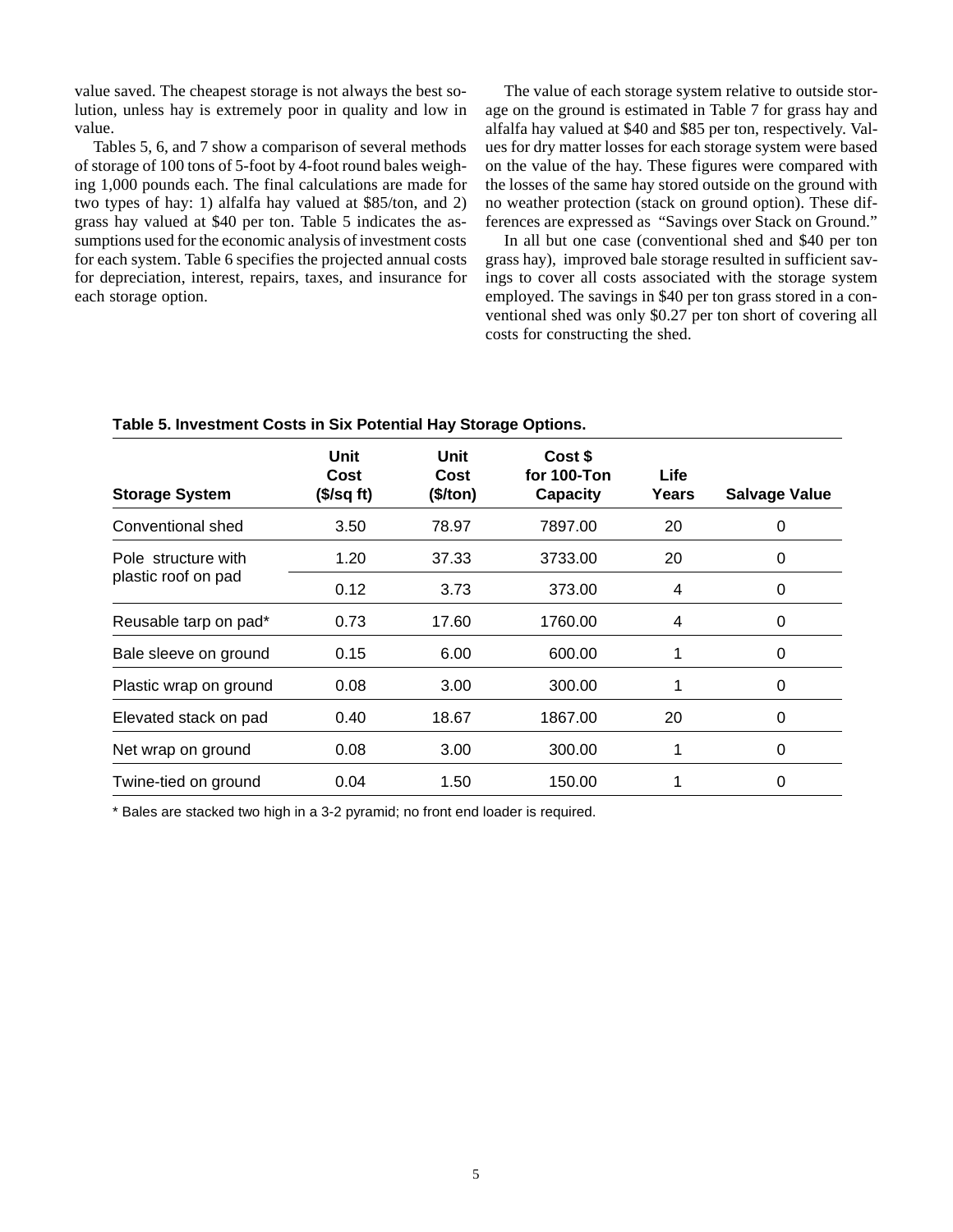| <b>Storage System</b>     | <b>Depreciation</b> | Interest* | <b>RTI</b><br>% | <b>RTI</b> | Annual<br>Cost | Cost<br>per ton |
|---------------------------|---------------------|-----------|-----------------|------------|----------------|-----------------|
| Conventional shed         | 394.85              | 394.85    | 3               | 236.91     | 1026.61        | 10.27           |
| Pole structure† with      | 186.65              | 186.65    | 4               | 149.32     | 522.62         | 5.23            |
| plastic roof on pad       | 93.25               | 18.65     | 2               | 7.46       | 119.36         | 1.19            |
| Reusable tarp on<br>pad   | 440.00              | 88.00     | 3               | 52.80      | 580.80         | 5.81            |
| Bale sleeve on<br>ground  | 600.00              | 30.00     | 1               | 6.00       | 636.00         | 6.36            |
| Plastic wrap on<br>ground | 300.00              | 15.00     | 0               | 0.00       | 315.00         | 3.15            |
| Elevated stack on<br>pad  | 93.35               | 93.35     | 1               | 3.00       | 189.70         | 1.90            |
| Net wrap on ground        | 300.00              | 15.00     | 0               | 0.00       | 315.00         | 3.15            |
| Twine-tied on<br>ground   | 150.00              | 7.50      | 0               | 0.00       | 157.50         | 1.58            |

**Table 6. Annual Costs of Depreciation, Interest, and RTI (Repairs, Taxes, and Insurance) for Each System.**

\*Interest rate of 10 percent on the average value of the system (Beginning value minus ending value divided by life of system or structure).

† Note: Total cost of plastic-covered structure is sum of these two rows.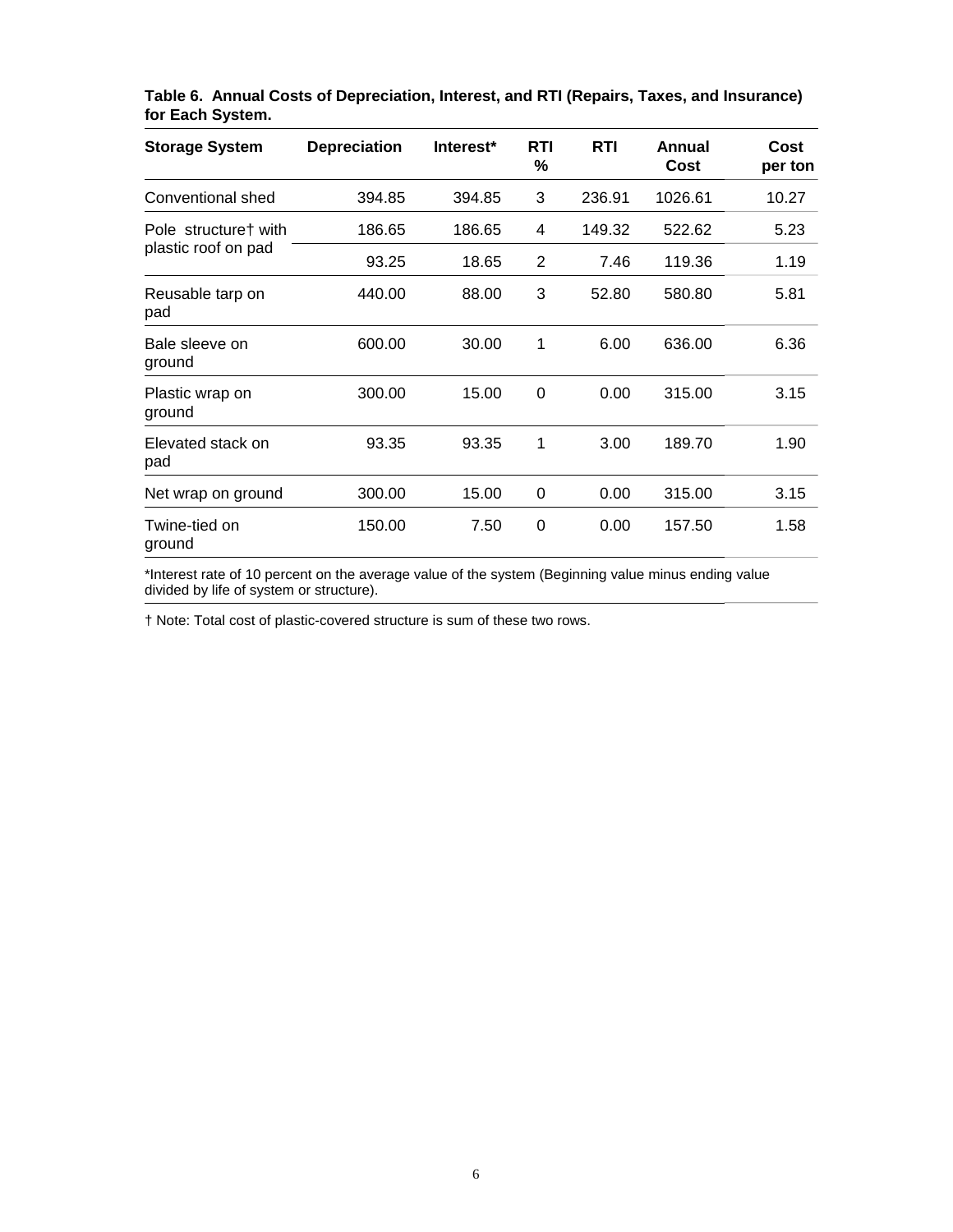|                                               |                |                       | <b>Grass Hay</b> |                   | <b>Alfalfa Hay</b>                           |              |                   |                                              |
|-----------------------------------------------|----------------|-----------------------|------------------|-------------------|----------------------------------------------|--------------|-------------------|----------------------------------------------|
| <b>Storage</b><br><b>System</b>               | DM<br>Loss*    | <b>System</b><br>Cost | Hay<br>Value     | <b>DM</b><br>Loss | <b>DM Savings</b><br>over Stack<br>on Ground | Hay<br>Value | <b>DM</b><br>Loss | <b>DM Savings</b><br>over Stack on<br>Ground |
|                                               | $\frac{0}{0}$  |                       |                  |                   |                                              | \$/ton       |                   |                                              |
| Conventional<br>shed                          | 5              | 10.27                 | 40.00            | 2.00              | 10.00                                        | 85.00        | 4.25              | 21.25                                        |
| Pole structure<br>with plastic roof<br>on pad | $\overline{7}$ | 6.42                  | 40.00            | 2.80              | 9.20                                         | 85.00        | 5.95              | 19.55                                        |
| Reusable tarp<br>on pad                       | 7              | 5.81                  | 40.00            | 2.80              | 9.20                                         | 85.00        | 5.95              | 19.55                                        |
| Bale sleeve on<br>ground                      | 8              | 6.36                  | 40.00            | 3.20              | 8.80                                         | 85.00        | 6.80              | 18.70                                        |
| Plastic wrap on<br>ground                     | 5              | 3.15                  | 40.00            | 2.00              | 10.00                                        | 85.00        | 4.25              | 21.25                                        |
| Elevated stack<br>on pad                      | 10             | 1.90                  | 40.00            | 4.00              | 8.00                                         | 85.00        | 8.50              | 17.00                                        |
| Net wrap on<br>ground                         | 23             | 3.15                  | 40.00            | 9.20              | 2.80                                         | 85.00        | 19.55             | 5.95                                         |
| Stack on ground                               | 30             | 1.58                  | 40.00            | 12.00             | 0.00                                         | 85.00        | 25.50             | 0.00                                         |

|        | Table 7.  Total Annual Costs for Each System, Including Dry Matter (DM) Losses, on a Per Ton |  |
|--------|----------------------------------------------------------------------------------------------|--|
| Basis. |                                                                                              |  |

\* The weight of the weathered layer is considered part of the total dry matter loss.